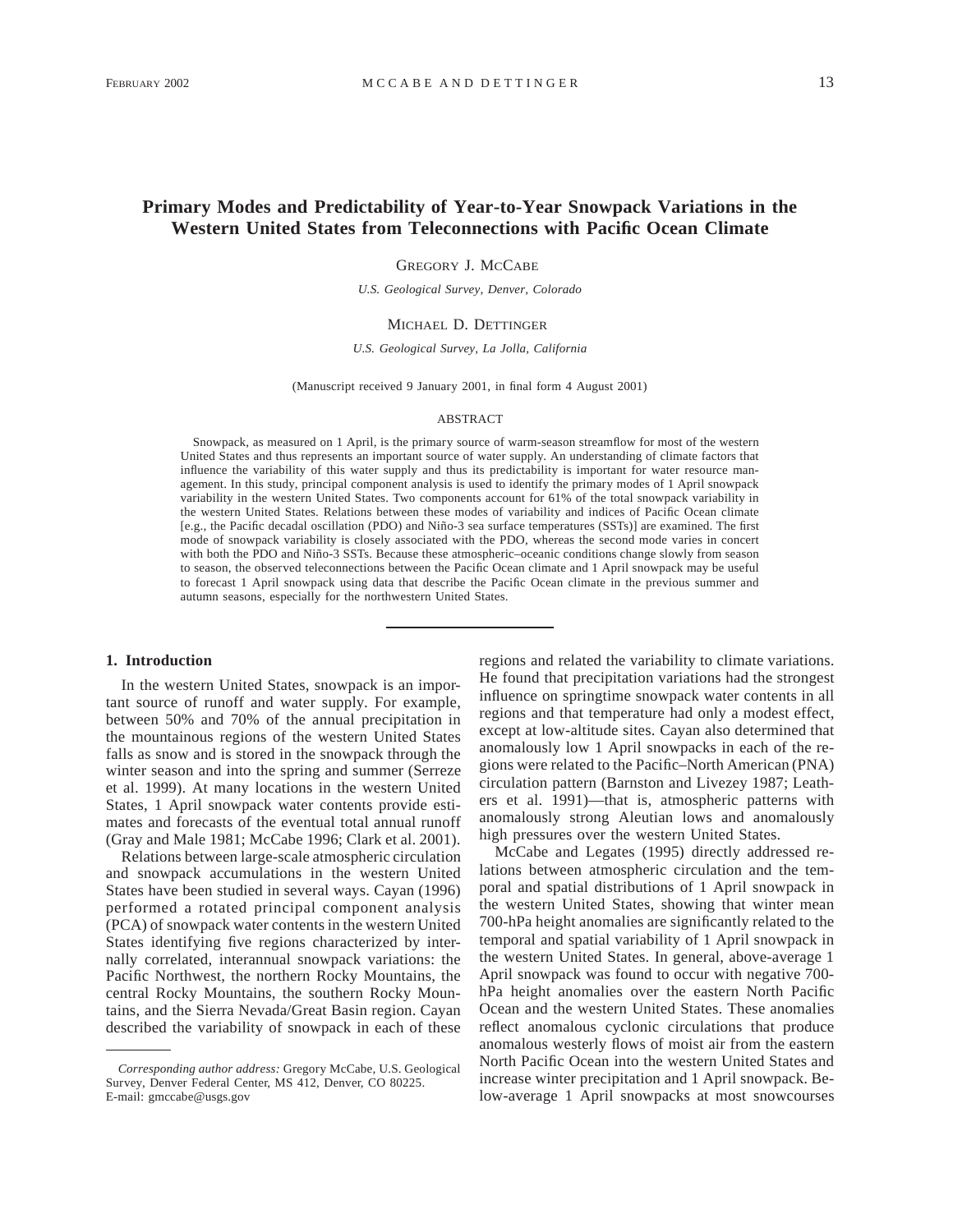are related to positive 700-hPa height anomalies over the western United States. The positive anomalies reflect anomalous anticyclonic circulations that prevent intrusion of moist air from the eastern North Pacific Ocean into the western United States, bring subsidence and greater atmospheric stability to the region, and thereby decrease winter precipitation. McCabe and Legates related five winter 700-hPa height anomaly patterns to spatial variability in 1 April snowpack.

Clark et al. (2001) examined the effects of the El Niño–Southern Oscillation (ENSO) phenomenon of the tropical Pacific Ocean on seasonal snowpack evolution in the Columbia and Colorado River basins. Clark et al. found significant effects of ENSO on seasonal snowpack evolution for various parts of these basins and used this information to predict annual runoff. The predictions exhibited only modest skill when based solely on the existence of El Niño or La Niña conditions. Indeed, at almost all sites, predictions based on antecedent snowpack accumulations were more reliable than those based on ENSO information alone. However, combining observations of midwinter snowpack conditions with ENSO indices improved predictions for those basins in which ENSO signals exhibit strong seasonality.

Beyond direct analyses of climatic influences on western snowpacks, other studies have examined relations between climate indices and surface climate of the western United States. Studies by Cayan and Peterson (1989), Redmond and Koch (1991), Kahya and Dracup (1993), and McCabe and Dettinger (1999), among many others, have described relations between surface hydroclimate of the western United States and climate indices such as the Southern Oscillation index (SOI) and tropical sea surface temperature (SST) indices of ENSO phenomena, as well as the Pacific decadal oscillation (PDO; Mantua et al. 1997). Cayan and Peterson (1989) examined the relations between atmospheric circulation and December–August streamflow totals at 30 streamgauging stations in the western United States, identifying significant correlations between streamflow and winter-mean sea level pressures. They also showed that December–August streamflow in the western United States was significantly correlated with the winter mean SOI and PNA indices. Cayan and Peterson (1989), Redmond and Koch (1991), and Kahya and Dracup (1993) have all shown statistically significant correlations between ENSO indices and precipitation and streamflow in the western United States. As important, some of these studies have shown that antecedent ENSO conditions from the previous summer and autumn are related to winter hydroclimate in many areas. These results suggest the potential for forecasting hydroclimatic conditions of the western United States one to two seasons ahead of time.

The PDO recently has been identified as another important factor that influences the hydroclimate of the western United States (Mantua et al. 1997; Gershunov and Barnett 1998; Latif and Barnett 1998; McCabe and Dettinger 1999). This interdecadal mode of the Pacific climate system may provide additional predictability for hydrologic and snowpack conditions if its connections to the regional hydroclimate and to ENSO can be understood. Particular attention has been paid to how ENSO and PDO interact (Gershunov and Barnett 1998; McCabe and Dettinger 1999) and modify the expected ENSO hydroclimatic influences in the western United States.

Previous studies have examined the separate effects of PDO and ENSO on winter precipitation in the western United States and have primarily focused on winter precipitation, not snowpack. Because snowpack represents the most significant water resource for many river basins in the western United States, snowpack is the focus of this study. In addition, this study offers new analyses of the relations between snowpack variability in the western United States and the long-term Pacific climate variations associated with ENSO and PDO, individually and combined. The objectives of this study are 1) to identify the largest-scale spatial modes of 1 April snowpack variability in the western United States, 2) to demonstrate that these modes are related to PDO and/or ENSO depending mostly on location of the snowcourses considered, and 3) to demonstrate that forecasts of 1 April snowpack based on atmospheric teleconnections between 1 April snowpack and PDO and/or ENSO exhibit useful skill in many parts of the western United States, even when using PDO and ENSO data from the previous summer and autumn seasons.

## **2. Methods**

# *a. Snowpack data*

The 1 April total snowpack water-equivalent depth (1 April snowpack) observations are used in this study to measure seasonal snowpack accumulations. At most snowcourse locations in the western United States, the snow water equivalent on the ground reaches its peak at about 1 April (McCabe 1996; Serreze et al. 1999; Bohr and Aguado 2001; Clark et al. 2001) and has been found to be highly correlated with annual streamflow in nearby rivers (McCabe 1996). In addition, snowpack is measured most frequently on or near 1 April (Cayan 1996; Clark et al. 2001). The 1 April snowpack is measured primarily by two programs: the U.S. Department of Agriculture (USDA) cooperative snow survey and the California Department of Water Resources. The USDA program is coordinated by the Natural Resources Conservation Service and includes snowcourses in Arizona, Colorado, Idaho, Montana, Nevada, New Mexico, Oregon, South Dakota, Utah, Washington, and Wyoming. The historical 1 April snowpack time series from these two programs were obtained from the Cooperative Institute for Research and Environmental Sciences at the University of Colorado (data obtained from M. Clark and M. Serreze). To examine the full range of temporal and spatial variability in 1 April snowpack, it was de-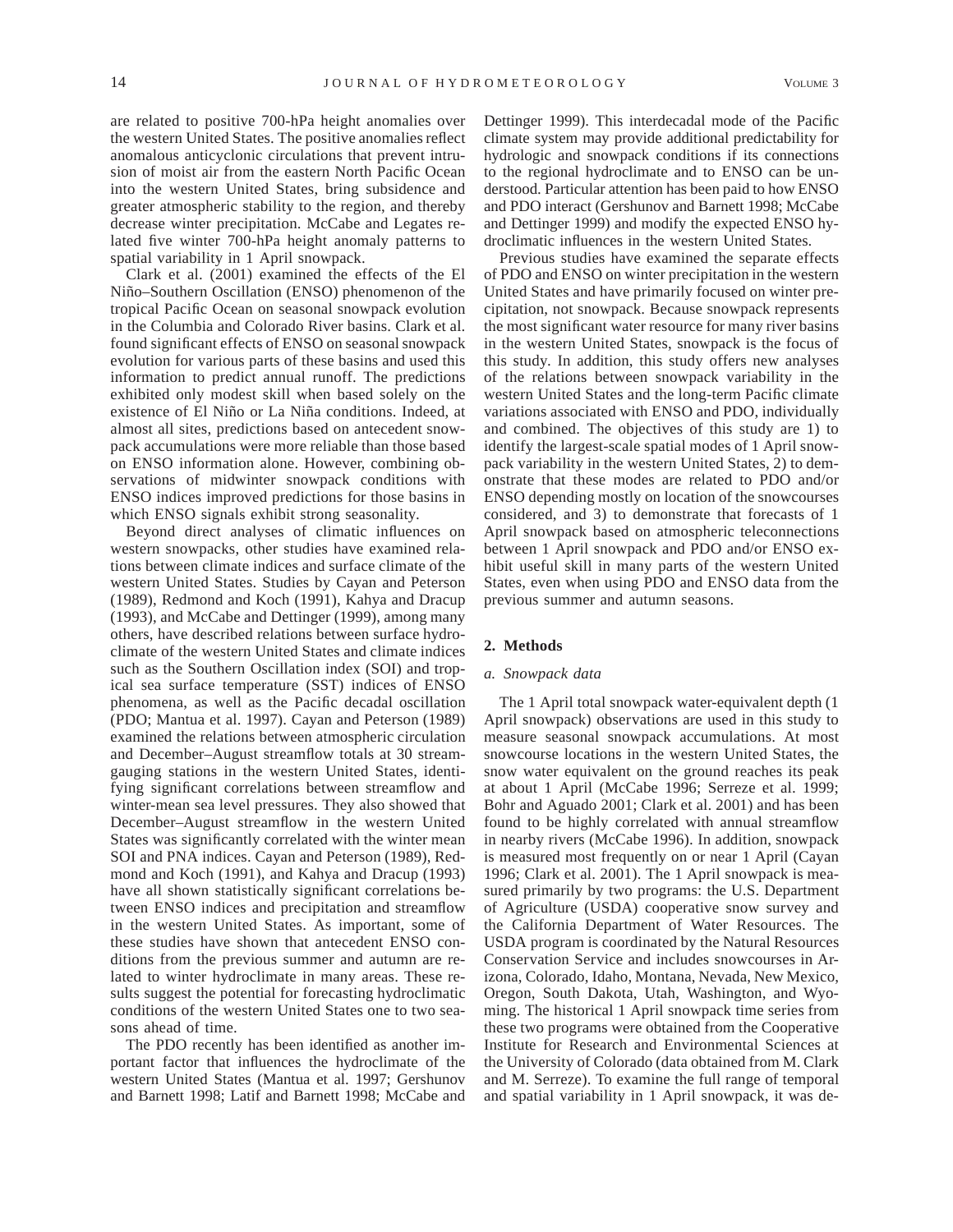

FIG. 1. Number of snowcourses in the western United States by year, 1900–99.

sirable to have a relatively long record of 1 April snowpack data and a relatively large number of observation sites. The number of sites with available 1 April snowpack observations has increased from the early 1900s to a maximum during the 1980s (Fig. 1). Since the 1980s, the number of sites has decreased as the number of snowpack telemetry sites has increased (Serreze et al. 1999; Clark et al. 2001). A set of snowcourses with complete records for as long of a period of record as possible was desired for this analysis. This meant that hundreds of snowcourses could be used for short periods of record or much fewer snowcourses could be used for longer periods of record. It was decided that a 50-yr period of record would provide a long enough period for analysis to examine reliably the variability in snowpack. The snowpack dataset was then searched for the 50-yr period of record with the largest number of snowcourses with complete records. Based on an examination of the dataset, all snowcourses with complete records for the 1941–90 period were used, defining a set of 323 sites for analysis (Fig. 2).

# *b. Atmospheric pressure and sea surface temperatures*

The PDO and Niño-3 indices of Pacific Ocean SSTs have been identified as significant interannual-to-interdecadal driving forces of atmospheric circulation over the western United States (Mantua et al. 1997; McCabe and Dettinger 1999; Clark et al. 2001). Time series of these indices are compared with time series of 1 April snowpack observations in this study. The PDO is an index of SSTs in the North Pacific Ocean, defined by the first component from a PCA of monthly SSTs in the North Pacific Ocean north of 20°N (Mantua et al. 1997). The Niño-3 index is the regional average of SSTs between  $5^{\circ}$ S and  $5^{\circ}$ N latitude and between  $90^{\circ}$  and  $150^{\circ}$ W longitude. The Niño-3 index reflects the oceanic progress of ENSO. When Niño-3 anomalies are positive,



FIG. 2. Snowcourses in the western United States used in this analysis.

El Niño conditions exist, and when Niño-3 anomalies are negative, La Niña conditions exist.

To elucidate the atmospheric connections between 1 April snowpack and PDO and Niño-3, winter-mean (November–March) 700-hPa height anomalies were compared with each. The 700-hPa level was chosen because this atmospheric level provides a good representation of midtropospheric atmospheric circulation above many of the complex, local influences at the earth's surface (Dettinger and Cayan 1992). Several studies have indicated that the 700-hPa level is useful in identifying relations between atmospheric circulation and precipitation (Stidd 1954; Klein 1963; Klein and Bloom 1987; Knox and Lawford 1990; Cayan et al. 1991; McCabe 1994; McCabe and Legates 1995). Monthly 700-hPa height anomalies were derived from gridded daily 700 hPa height series pressure data produced by the National Oceanic and Atmospheric Administration's Climate Analysis Center and were obtained from D. Cayan, Scripps Institution of Oceanography. Winter-mean 700 hPa height anomalies averaged over November–March were chosen for comparison with the 1 April snowpack because it is during these months that the majority of snowpacks in the western United States develops (McCabe 1994; McCabe and Legates 1995).

The atmospheric origins of the snowpack variations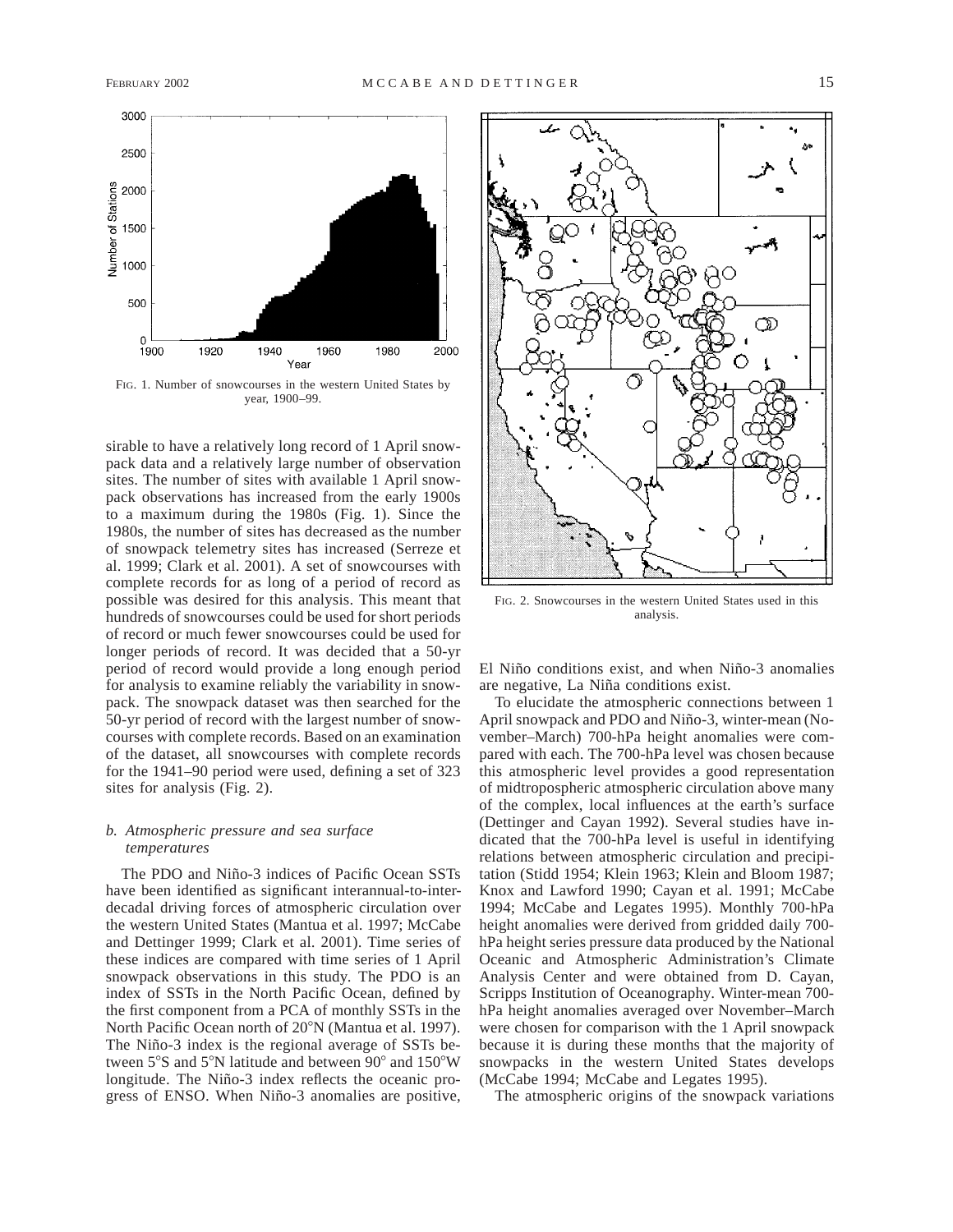

FIG. 3. Percent of explained variance by the first 15 components from a principal component analysis of 1 Apr snowpack data for 323 snowcourses in the western United States for 1941–90.

are explored further by considering the amount of highfrequency variation at midtroposphere as a measure of how storminess varies with ENSO and PDO. The storminess index used here is the same one investigated by Bitz and Battisti (1999) and Dettinger et al. (2000a) and is a November–March average of the monthly standard deviations of the daily high-frequency (2–8 day) variance of 500-hPa height anomalies. The high-frequency pressure variations registered by this measure correspond to increases and decreases in weather variations associated mostly with the passage of storms. Thus a comparison of these storminess measures with the Pacific climate variations will highlight changes in the average locations of storm tracks during the various phases of ENSO and PDO.

# *c. Data analysis*

Principal component analysis is often used 1) to identify groups of intercorrelated variables, 2) to reduce the number of variables being analyzed, and 3) to rewrite a dataset into an alternative form (Johnston 1980). The 1 April snowpack series were subjected to a PCA to identify the primary modes of snowpack variability. The loadings of the principal components were mapped and examined to identify regions of covariant snowpack. Then, to identify relations between snowpack variability and climatic forces, the time series of the component scores were correlated with the PDO and Niño-3 indices. The component-score time series also were correlated with fields of winter 700-hPa height anomalies. The correlations between the component scores and gridded winter 700-hPa height anomalies identify atmospheric-circulation anomaly patterns associated with positive snowpack anomalies in the broad regions weighted by the components (Stidd 1954; Klein 1963; McCabe 1996).

### **3. Snowpack variability and teleconnections**

Based on an analysis of the variance explained by each component resulting from the PCA of the snow-



FIG. 4. Time series of component scores for the first two components (PC1 and PC2) from a principal component analysis of 1 Apr snowpack data for 323 snowcourses in the western United States for 1941–90.

pack series, two leading components were retained for detailed analysis (Fig. 3). The two components combine to explain 61% of the total variance in the snowpack dataset, with the first component (PC1) explaining 45% and the second component (PC2) explaining 16% of the total variance (Fig. 4).

The loadings of PC1 on the raw 1 April snowpack data are all positive and statistically significant (at a 95% confidence level) for most of the 323 sites analyzed (Fig. 5a). This result indicates that about one-half of the variability of 1 April snowpack in the western United States takes the form of covariation. Sites in the extreme southern part of the network tend to have small, nonsignificant loadings for this PC, reflecting the strong tendency for winter precipitation in the southwest to vary in opposition (contrast) to precipitation anomalies in the northwest, in response to ENSO and PDO climate variations (Redmond and Koch 1991; McCabe and Dettinger 1999). This tendency for contrasts of precipitation between the northern and southern regions of the western United States limits the extent to which these southern sites vary (significantly) along with the rest of the network and thus limits their contributions to PC1.

The loadings of PC2 form a pattern of statistically significant positive loadings in the southwestern United States and statistically significant negative loadings in the northwestern United States (Fig. 5b). This loading pattern is similar to the ENSO signal found in seasonal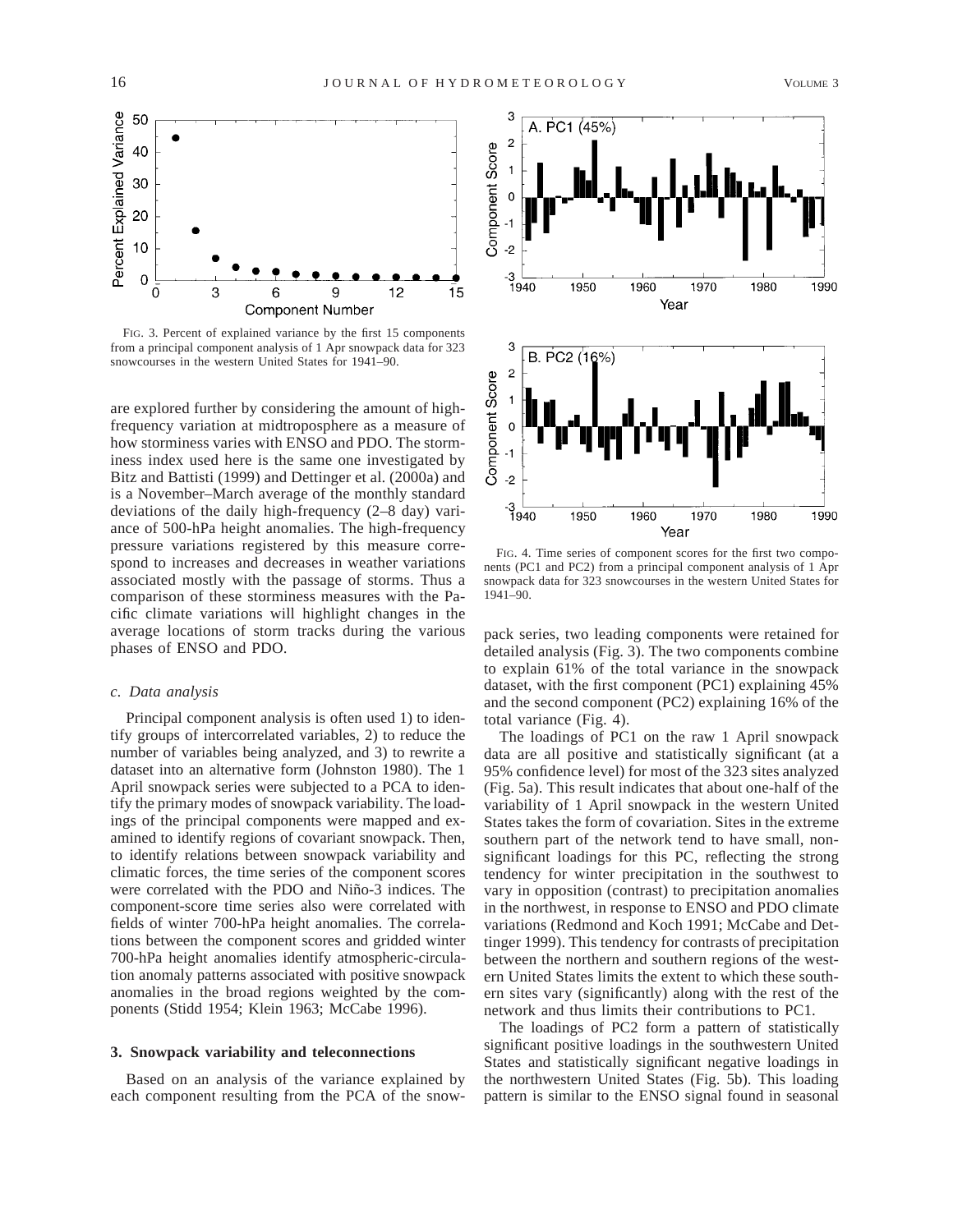

B. PC2 (16%)



FIG. 5. Loadings of 1 Apr snowpack for 323 snowcourses in the western United States on the first two principal components ( $\overrightarrow{PC}1$  and  $\overrightarrow{PC}2$ ) from a principal component analysis of the 1 Apr snowpack data for 1941–90. Black-shaded circles indicate statistically significant (at a 95% confidence level) positive loadings, gray-shaded circles indicate statistically significant negative loadings, and nonshaded circles indicate nonstatistically significant loadings.

precipitation anomalies in the western United States (Redmond and Koch 1991; McCabe and Dettinger 1999).

The PC1 time series (Fig. 4a) is characterized by considerable year-to-year variability, with a notable shift from negative values to predominantly positive values early in the period of record (around 1950); PC2 (Fig. 4b) also exhibits considerable year-to-year variability but is most notable for its many negative values through most of the series until 1977 when a switch to positive values occurred. Comparisons between the scores of PC1 and PC2 and winter (November–March) PDO and Niño-3 indicate that PC1 is most closely related to PDO (Fig. 6a), whereas PC2 is equally correlated with PDO and Niño-3 (Figs. 6b,d). This result is interesting in that many previous studies have focused on ENSO indices (e.g., Niño-3 or the SOI) as the primary large-scale driving force for the hydroclimate of the western United States (Redmond and Koch 1991). Our results show that, for 1 April snowpack variability, PDO accounts for a greater part of the variability than does ENSO. The fact that PC2 is equally correlated with Niño-3 and PDO is not surprising, given that PDO and Niño-3 are significantly correlated (correlation coefficient  $r =$ 0.47). What may be surprising is that PC1, although well correlated with PDO, does not show the characteristic regime shift in 1976–77 (Ebbesmeyer et al. 1991) that is so characteristic of the PDO's interdecadal variation. Something else, perhaps more interannual in character, in PDO is correlating with the PC1 time series.

A frequency-domain analysis of the correlations between the snow PCs and PDO indicates that the PCs differ (especially in their relations with PDO) within interannual frequency bands and show similar low-frequency (decadal to interdecadal) dependencies on PDO. PDO has a strong interdecadal signal and thus is, for practical purposes, nonstationary over the study period (because only one decadal-scale oscillation can be seen over the time period examined). However, PDO is not treated solely as a decadal process in this study. Much of the strength of PDO as a predictor comes not from its decadal character but rather from the fact that it measures North Pacific climate directly, whereas ENSO is a distant and somewhat unreliable—albeit, important—forcing on North Pacific climate. Because North Pacific climate is more immediately related to the winter climate of the western United States than is tropical ENSO, knowing the state of North Pacific climate in any given year ultimately improves predictions of western U.S. winter climate. Thus, the full range of PDO frequencies is used in this study, including interannual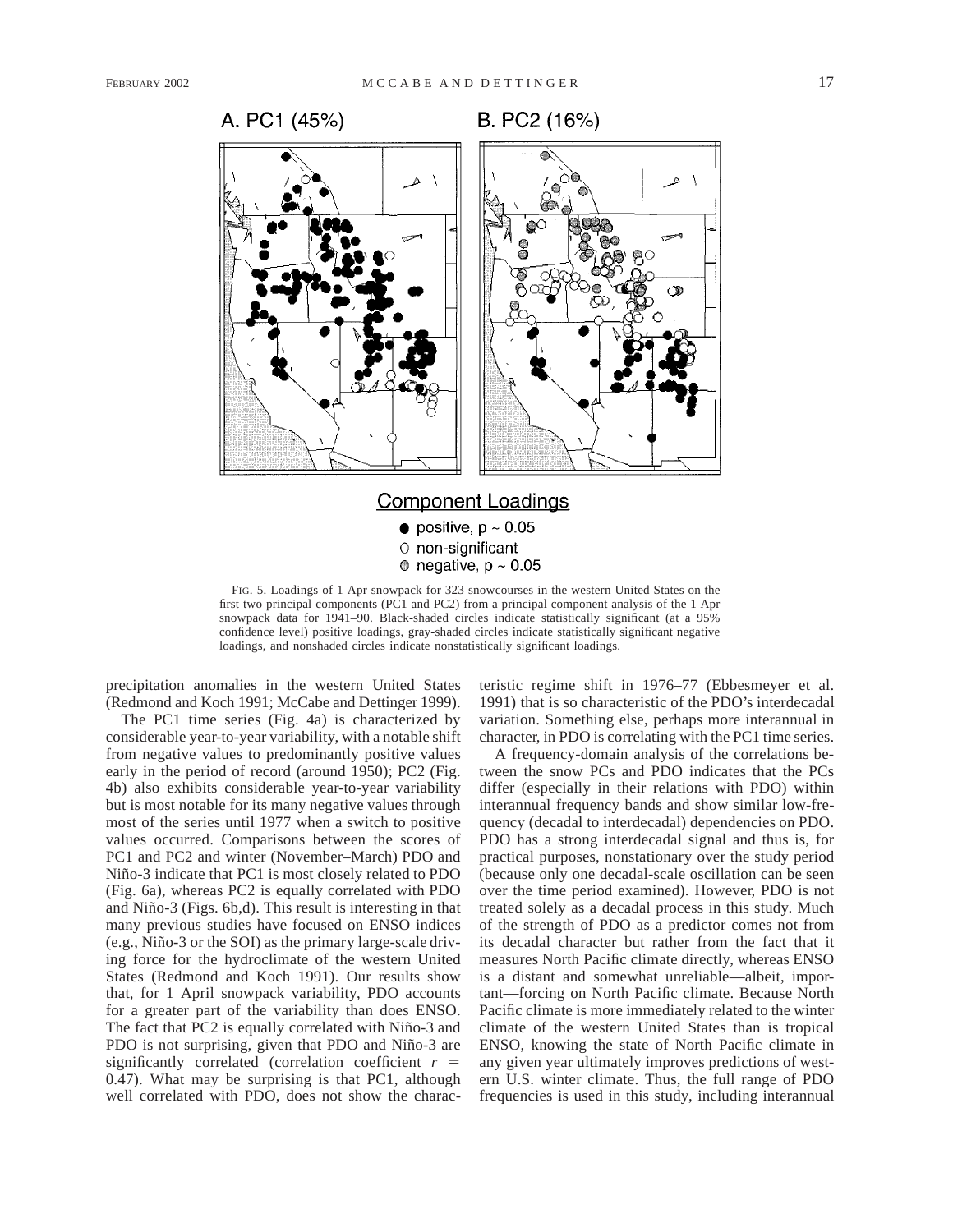

FIG. 6. Comparisons of the first two components (PC1 and PC2) from a principal component analysis of 1 Apr snowpack data for 323 snowcourses in the western United States for 1941–90, with (a) (b) winter (Nov–Mar)-mean Pacific decadal oscillation and (c) (d) winter Niño-3 sea surface temperatures.

and interdecadal modes. The correlations between PDO and the high-frequency (interannual) and low-frequency (decadal and interdecadal) components of PC1 are nearly equal (not shown), so that the connection between PC1 and PDO is not strictly dependent on the nonstationary aspects of PDO over the study period. PC2 follows PDO and ENSO about equally but on different temporal scales; PC2 is correlated with PDO at decadal timescales and with Niño-3 at interannual timescales. Thus PC2's relation to PDO may be compromised by the nonstationarity of PDO, and the finding of equal contributions to PC2 from PDO and ENSO may have to be tempered by this realization.

To investigate the atmospheric connections between the Pacific climate indices and the snowpack PCs and to document further the correspondence between Pacific climate modes and the two snowpack PCs, correlations between each of these variables and fields of atmospheric pressure were examined. It is presumed that if PC1 represents important effects of PDO on 1 April snowpack, then these two variables should be associated with similar atmospheric pressure anomalies. The atmospheric signatures of each of the variables were identified by correlating the individual variables with gridded winter 700-hPa height anomalies. The resulting correlation fields map the temporal correlations for each grid point. In such fields, lines of equal correlation are analogous to lines of equal 700-hPa heights associated with positive 1 April snowpack PCs or with positive Pacific climate indices (Stidd 1954; Klein 1963; McCabe 1996).

Correlations between the snowpack PC1 series and winter 700-hPa heights are positive over a large part of the North Pacific Ocean, with a center near the Aleutian Islands, and are negative over western Canada. Positive correlations also are present over the southeastern United States (Fig. 7a). This pattern forms the negative of a PNA pattern (Barnston and Livezey 1987). The correlations indicate that, for positive snowpack anomalies in the broad PC1 pattern, anomalously high atmospheric pressures occur over the North Pacific, anomalously low pressures occur over western Canada, and positive pressure anomalies occur over the southeastern United States. The locations of these atmospheric-pressure anomalies represent a weakening of the Aleutian low and the ridge of high pressure that, on average, develop over the North Pacific and western United States, respectively, during winter months. The weakening of these pressure systems directs anomalously zonal flows from the North Pacific Ocean into the western United States, increasing the transport of atmospheric moisture and winter precipitation there.

Correlations between winter PDO  $\times$  -1 and 700-hPa heights form a pattern (Fig. 7c) that is very similar to the correlation pattern produced using PC1 scores (because PDO is negatively correlated with PC1, PDO was multiplied by  $-1$  for easy comparison with PC1). The similarity in the correlation fields reflects shared atmo-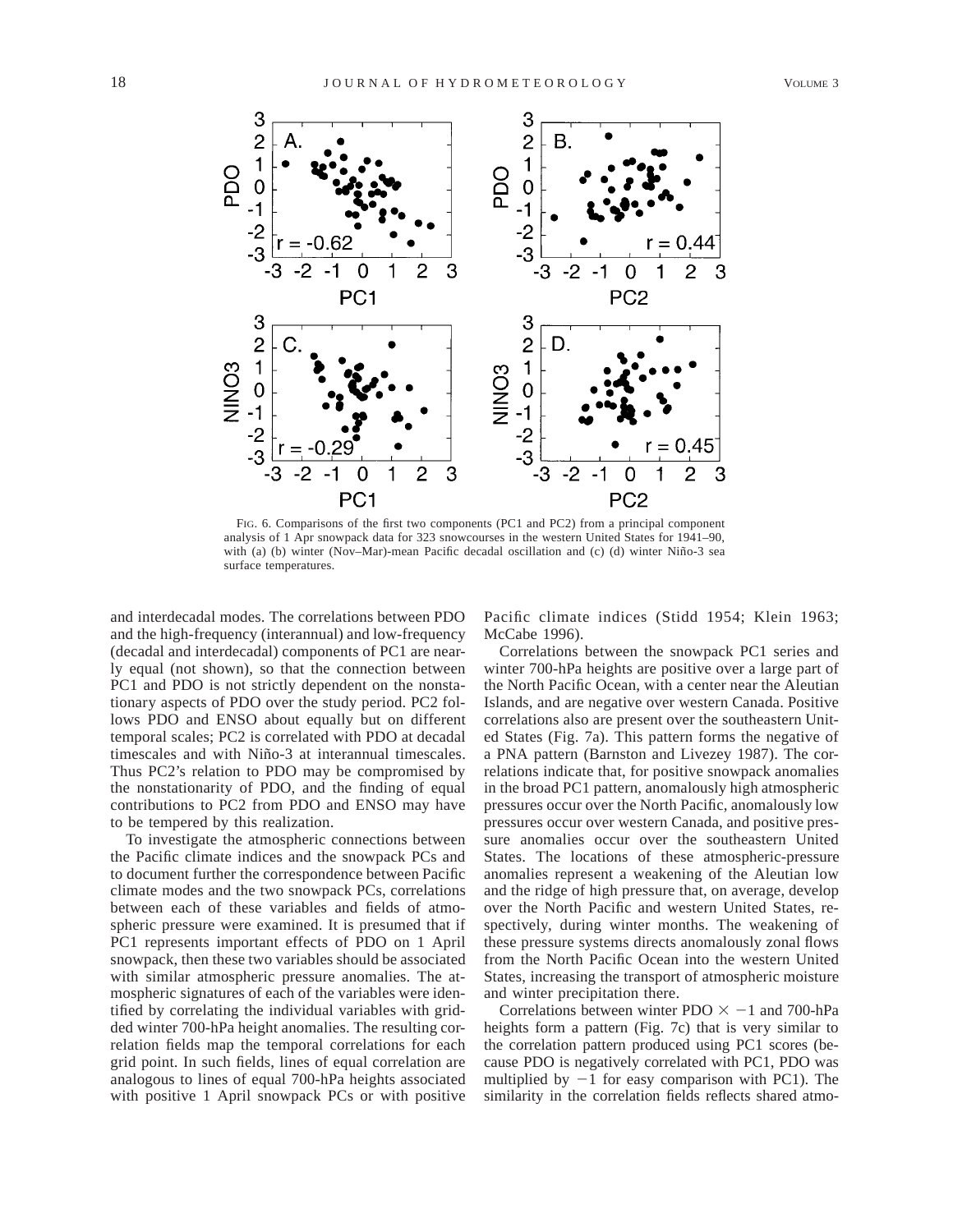# **B. Snow PC2** A. Snow PC1 C. PDOx-1 D. NINO<sub>3</sub>

FIG. 7. Correlations (multiplied by 100) between winter (Nov–Mar) 700-hPa heights and component scores from the (a) first (Snow PC1) and (b) second (Snow PC2) principal components from a principal component analysis of 1 Apr snowpack data for 323 snowcourses in the western United States for 1941–90, (c) winter PDO multiplied by  $-1$ , and (d) winter Niño-3 sea surface temperatures. PDO was multiplied by  $-1$  for comparison with the other time series analyzed. The solid isolines indicate positive correlations, and the dashed isolines indicate negative correlations. The contour interval is 20, and the first solid isoline is the zero correlation line.

spheric signatures and suggests a physical link between the two. The PDO corresponds to changes in atmospheric circulations that are translated into snowpack anomalies in the western United States. Furthermore, correlations between winter PDO and 500-hPa storminess (Fig. 8a) indicate that, when the PDO is positive, storm tracks are reduced along the west coast of North America from Alaska to at least as far south as California. Positive PDO is also associated with enhanced storminess in the central North Pacific. These correlations with storminess are consistent with the negative of the atmospheric pressure pattern illustrated in Fig. 7c.

The correlations between the component scores for snowpack PC2 and 700-hPa heights are negative from the North Pacific Ocean across the southern United States to the North Atlantic Ocean and are positive over Canada (Fig. 7b). These atmospheric pressure anomalies indicate that, in years when PC2 is positive, low pressure systems have been displaced to the south such that they track across the southern United States more frequently than under normal conditions. The southward displacement of low pressure systems results in above-average winter precipitation across the southwestern United States and below-average precipitation in the northwestern United States. This pattern of precipitation anomalies is commonly associated with a warm ENSO

condition (e.g., Redmond and Koch 1991). Correlations between winter Niño-3 and winter 700-hPa heights form a pattern (Fig. 7d) that is similar to that produced by the correlations of PC2 with winter 700-hPa heights (Fig. 7b). In a qualitative sense, the correlation pattern for PC2 is more similar to that produced using Niño-3 than the pattern produced using PDO. This result suggests that PC2 may be more indicative of ENSO effects than of PDO effects on snowpack. However, there are some notable differences between the correlation patterns for PC2 and Niño-3. For example, the correlations between 700-hPa heights and Niño-3 are stronger than those for PC2, and the centers of the 700-hPa pressure anomalies represented by the correlations for PC2 are offset from those for Niño-3. The offset for these patterns is greater than the differences in the correlation patterns generated using PC1 and PDO.

The changes in storm tracks associated with PDO and ENSO, inferred from Fig. 7, can be delineated further by using a direct measure of the rapid (on synoptic timescales) pressure changes that accompany stormy weather and storm tracks. One such measure is the 500 hPa storminess index used by Bitz and Battisti (1999) and Dettinger et al. (2000a). Correlations between Niño-3 and 500-hPa storminess (Fig. 8b) are broadly similar to the correlations of storminess with PDO (Bitz and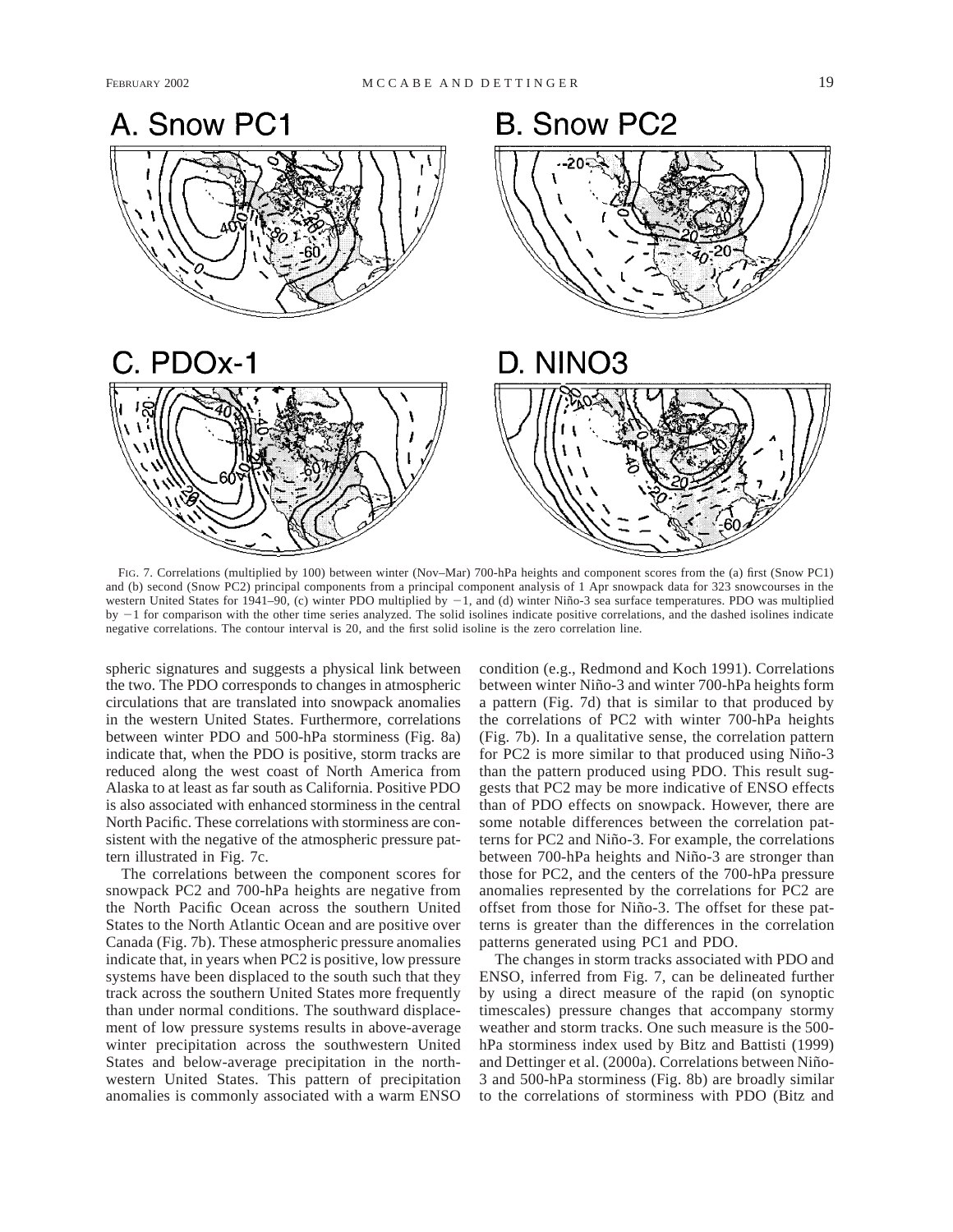

FIG. 8. Correlations (multiplied by 100) between Nov–Mar midtropospheric storminess (500 hPa atmospheric pressure level) and the corresponding (a) PDO and (b) Niño-3 SSTs, 1949–90; storminess is defined here as the anomalous monthly standard deviation of 2–8-day bandpassfiltered daily 500-hPa heights from the National Center for Atmospheric Research–National Centers for Environmental Prediction reanalysis (Kalnay et al. 1996); see Bitz and Battisti (1999) and Dettinger et al. (2000) for a description of this storminess measure. The first contour is 40, and the contour interval is 20. Contours that are significantly different from zero at a 99% confidence level are shaded (the shading interval is 30).

Battisti 1999; Dettinger et al. 2000a) but with locally important differences. Note that storm tracks during positive Niño-3 winters are displaced more or less directly southward over North America, whereas the storm-track displacements associated with PDO are more onshore to offshore in orientation. Furthermore, the PDO storm-track displacements (as mapped by the less-stormy correlation contours in Fig. 8a) extend farther south than do the corresponding displacements in the Niño-3 correlations. These subtle storminess differences help to explain the association of snowpack PC1 with PDO, whereas the broad similarities help to explain the association of PC2 with both PDO and Niño-3 simultaneously.

For consistency with Fig. 7, variations of storminess (defined as in Fig. 8) at the 700-hPa level with PDO and Niño-3 also were analyzed. Resulting correlation patterns (not shown here) are similar to those obtained from the 500-hPa storminess values shown in Fig. 8.

### **4. Potential for seasonal forecasts**

Significant correlations between the snowpack PCs (i.e., PC1 and PC2) and the Pacific climate indices (i.e., PDO and Niño-3) indicate that a large fraction of the variability of 1 April snowpack in the western United States mirrors interannual and interdecadal variations of indices of Pacific Ocean climate. These correlations, together with the fact that these SST-based indices evolve slowly, suggest that the current state of Pacific climate may provide a basis for forecasting 1 April snowpack several seasons in advance. Following this concept, Dettinger et al. (1999, 2000b) have been using PDO and ENSO information to make forecasts of seasonal streamflow probabilities across the conterminous United States.

As a first step to quantifying the relations between 1 April snowpack and the concurrent climate indices, linear correlations between 1 April snowpack at each of the 323 snowcourses and PDO and Niño-3 were com-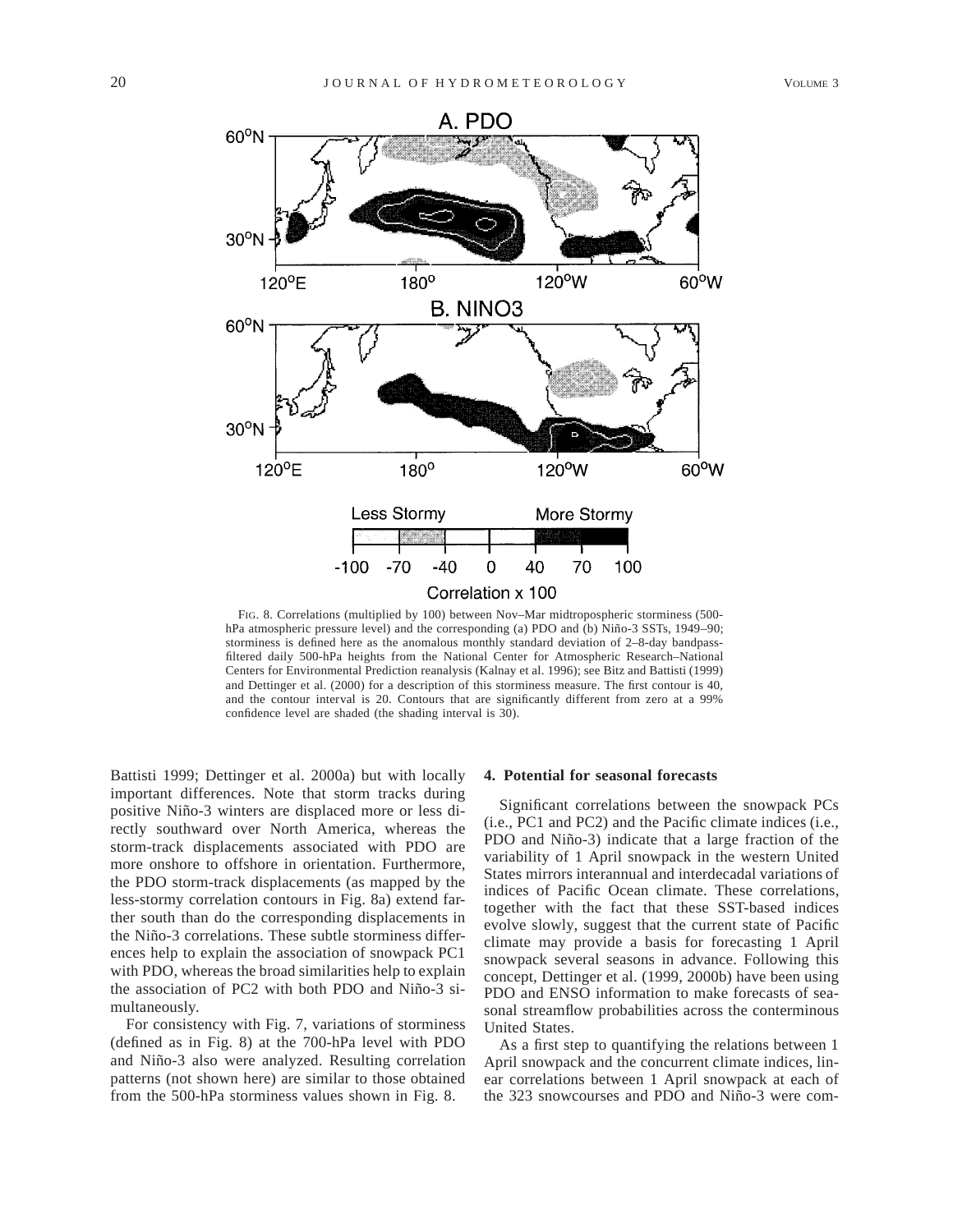





**B. Summer/Fall PDO** 

FIG. 9. Correlations between 1 Apr snowpack at 323 stations in the western United States and (a) winter (Nov– Mar) PDO, (b) summer/autumn (Jun–Nov) PDO, (c) winter Niño-3 sea surface temperatures, and (d) summer/autumn Niño-3. Significant (at a 95% confidence level) positive correlations are shaded black, significant negative correlations are shaded gray, and nonsignificant correlations are indicated by small black dots. The size of the symbols indicates the magnitude of the correlations (the value of a significant correlation is indicated for scale).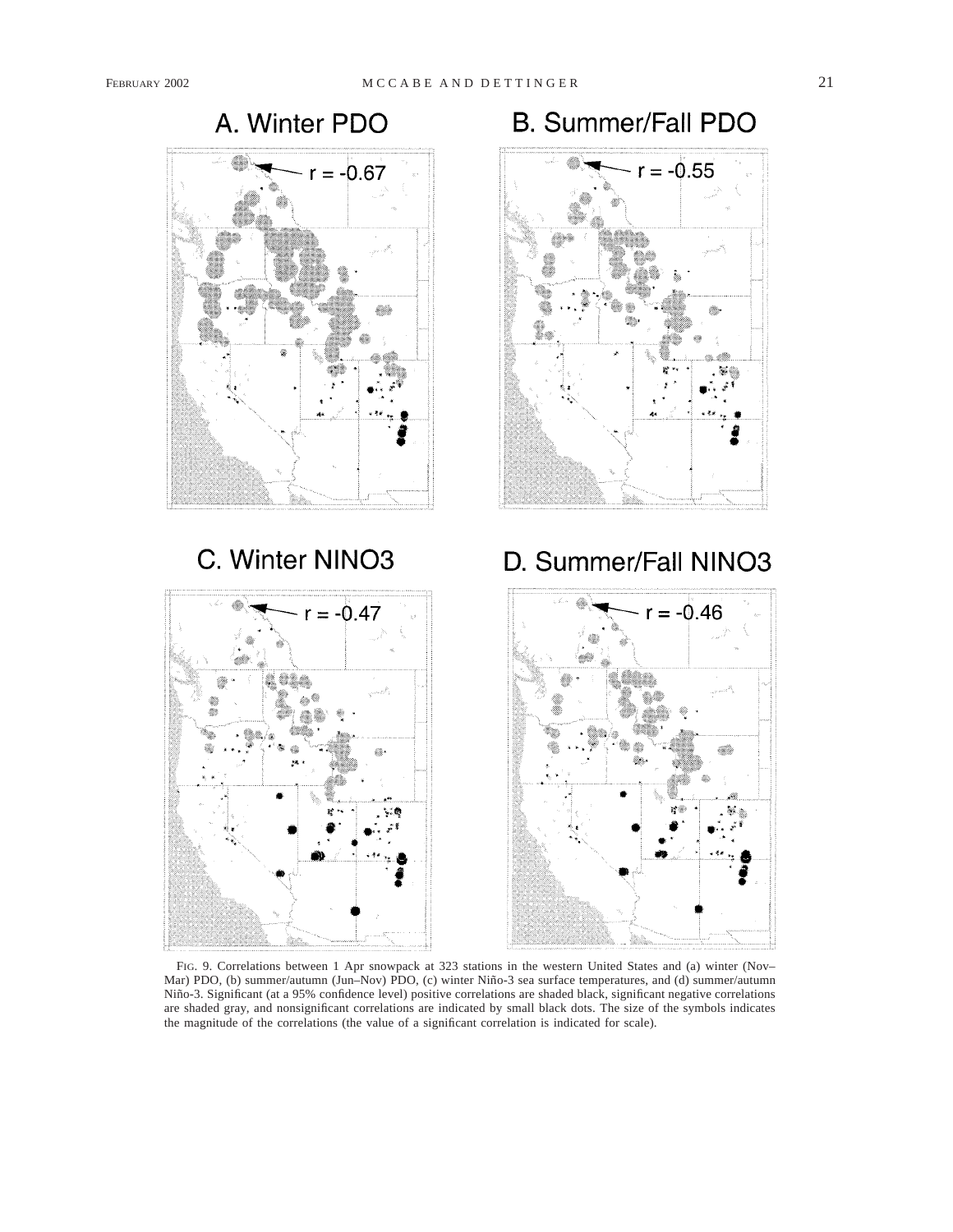

FIG. 10. Absolute values of correlations between 1 Apr snowpack at 323 stations in the western United States and winter (Nov–Mar) and summer/autumn (Jun–Nov) values of the PDO and Niño-3 sea surface temperatures.

puted (Fig. 9). Correlations between 1 April snowpack and PDO and Niño-3 are positive for a few sites in the southwestern United States and negative for numerous sites in the northwestern United States. Correlations between 1 April snowpack and winter PDO are generally more significant than are the correlations with winter Niño-3 (Figs. 9 and 10), consistent with the PCA analysis in the previous section. The correlations between 1 April snowpack and summer/autumn PDO are less significant than those for winter PDO for many sites and are about the same as the correlations with summer/ autumn Niño-3 (Fig. 10). In contrast, the summer/autumn correlations for Niño-3 are more significant than those for winter Niño-3 for many sites (Fig. 10). These correlations indicate significant predictive relations between 1 April snowpack and antecedent seasonal values of the Pacific climate indices.

Redmond and Koch (1991) and McCabe and Dettinger (1999) have shown statistically significant relations between antecedent summer/autumn ENSO and PDO conditions and winter precipitation in the western United States. To examine the predictability of 1 April snowpack using summer/autumn PDO and Niño-3, regressions were performed with 1 April snowpack as the dependent variable and summer/autumn PDO and/or Niño-3 as independent variables. For robustness, the regressions were performed in two steps: 1) regressions were performed to determine the linear relationships between 1 April snowpack at each of the 323 sites and PDO and/or Niño-3 using data for the even-numbered years (one-half of the dataset, 25 yr), and 2) the regression equations computed in step 1 were then used to estimate 1 April snowpack at each site using the data for odd-numbered years. The coefficients of determination  $r<sup>2</sup>$  resulting from step 2 were examined to determine 1) whether the amount of variance explained by these indices was statistically significant and 2) which index, or combination of indices, explained the greatest amount of variance in 1 April snowpack for each snowcourse.



FIG. 11. Histogram of the coefficients of determination *r*<sup>2</sup> for the regressions of 1 Apr snowpack using summer/autumn (Jun–Nov) values of the PDO and/or Niño-3 sea surface temperatures.

The regression analyses indicate that a statistically significant (at a 95% confidence level) fraction of the variance in 1 April snowpack is explained by the contemporaneous state of one or both of the climate indices at 120 (37%) of the 323 snowcourse stations (Table 1). However, for many sites the fraction of variance explained is not large (Fig. 11). As a first approximation of the ''best'' predictor of 1 April snowpack for each of the stations, the  $r^2$  resulting from the regressions with PDO, with Niño-3, and with PDO and Niño-3 were compared. The best predictor was identified from the following criteria: 1) the regression  $r^2$  had to be statistically significant at a 95% confidence level, and 2) the regression  $r<sup>2</sup>$  had to be at least 0.05 greater than other regression  $r<sup>2</sup>$  values that were statistically significant. This analysis indicated that PDO is the best predictor of 1 April snowpack for 79 (24%) of the 323 snowcourses (Table 1 and Fig. 12). PDO and Niño-3 together were the best predictor for 25 (8%) of the 323 snowcourses, and Niño-3 alone was the best predictor for only 16 (5%) of the snowcourses analyzed.

The error in these forecasts also was computed (Fig. 13). For 53 (16%) of the snowcourses, the percent errors are less than 25%; for 101 (31%) of the snowcourses, the percent error is less than 35%. The snowcourses with statistically significantly forecast relations and with the lowest errors are located mostly in the northwestern United States. PDO and/or Niño-3 are not significant (linear) predictors of 1 April snowpack for most of the

TABLE 1. Number of snowcourses modeled best by summer/autumn (Jun–Nov) PDO, Niño-3 SST, PDO and Niño-3 together, or no best model.

| Predictor                | No. of snowcourses |
|--------------------------|--------------------|
| PDO.                     | 79 (24%)           |
| $Ni\tilde{\text{no-3}}$  | 16(5%)             |
| PDO and Niño-3           | 25 (8%)            |
| No significant predictor | 203 (63%)          |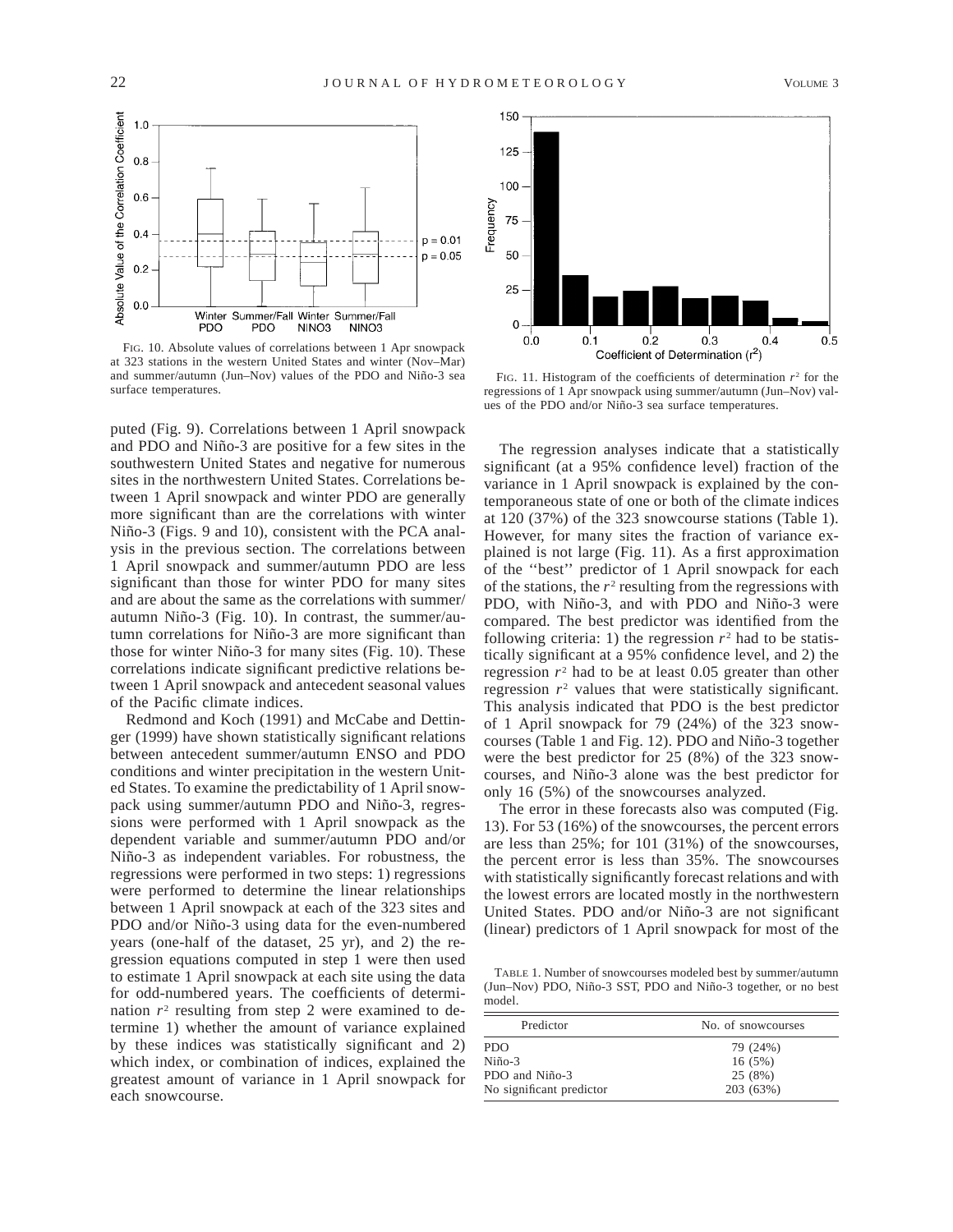

FIG. 12. Most significant (at a 95% confidence level) summer/autumn (Jun–Nov) predictor of 1 Apr snowpack (i.e., PDO and Niño-3 SST). The significance of the predictors was determined from the  $r^2$  resulting from regressions of 1 Apr snowpack with summer/autumn PDO and/or Niño-3. The size of the symbols indicates the magnitude of the  $r^2$  values (the value of a significant  $r^2$ ) is indicated for scale).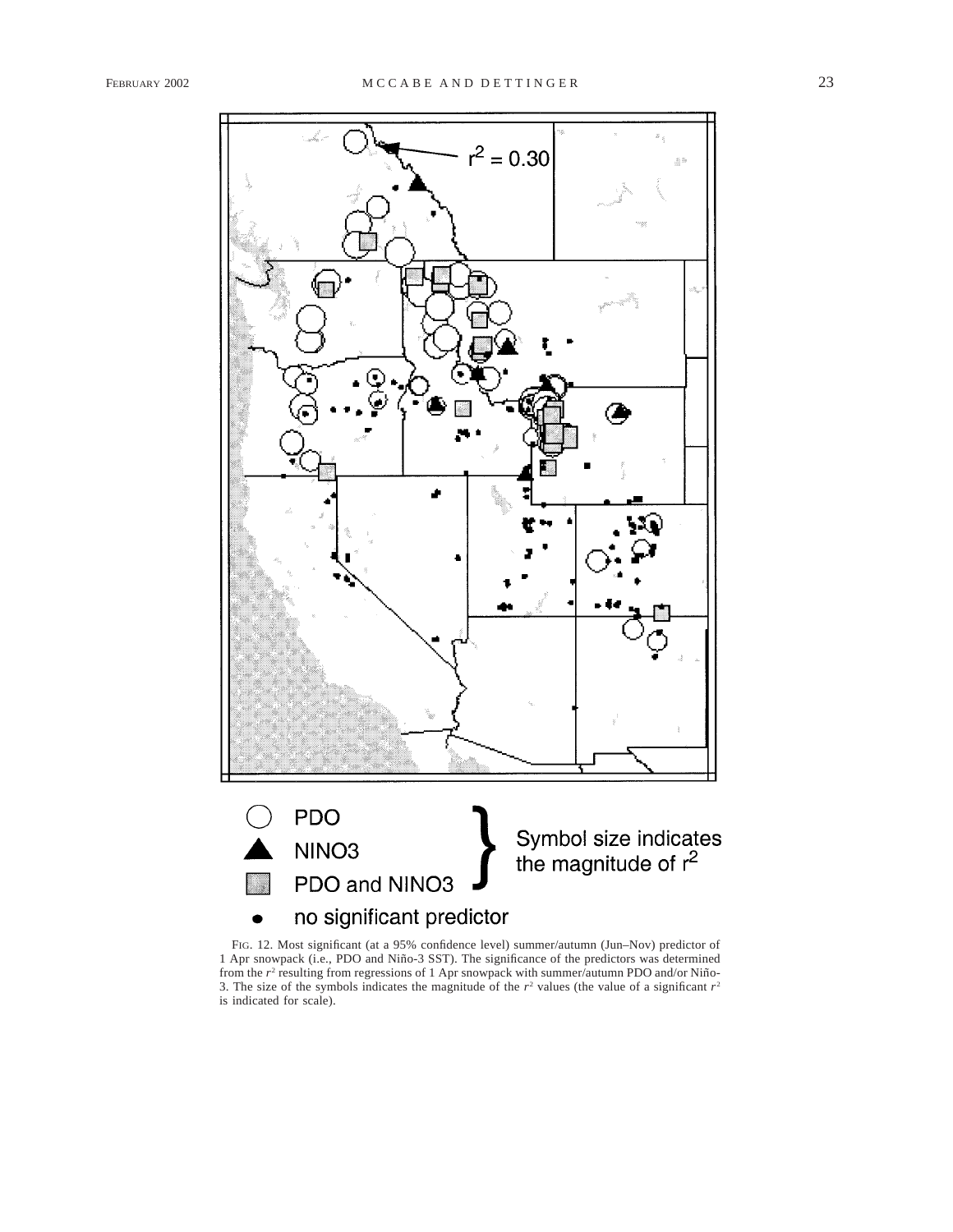

error more than 35%

• non-significant relation

FIG. 13. Percent error in forecasts of 1 Apr snowpack. Error is expressed as the root-mean-square error divided by the observed mean 1 Apr snowpack multiplied by 100.

snowcourses in the southwestern United States (Fig. 12). Of the stations with statistically significant predictive relations, PDO and/or Niño-3 predict readily useful fractions of 1 April snowpack variations (e.g., more than 25% of variance) for about 70 (22%) stations. These stations are exclusively in the northwestern United States and southwestern Canada.

# **5. Conclusions**

The majority of the year-to-year variations (over 61%) of 1 April snowpack in the western United States can be explained by two principal components. The first component explains 45% of the total variability in 1 April snowpack and is highly correlated with PDO. The second component explains 16% of the variability in 1 April snowpack and is correlated with Niño-3 SSTs. These results indicate that PDO, not ENSO, is the primary driving force of variability in 1 April snowpack in the western United States. Thus, methodologies for forecasting 1 April snowpack variations should include PDO, not just ENSO, variability. Because these atmospheric and oceanic conditions change slowly from season to season, the observed teleconnections between the Pacific Ocean climate and 1 April snowpack may be useful to forecast 1 April snowpack using data that describe the Pacific Ocean climate in the previous summer and autumn seasons, especially in the northwestern United States.

The linkages between PDO and snowpack conditions of the western United States reflect changes in winter storms and precipitation regimes that have historically been associated with year-to-year variations in the North Pacific climate. PDO also is associated with temperature variations over western North America (Dettinger et al. 2000a) that may contribute to year-to-year snowpack differences.

Snowpack variations in the western United States have a strong interannual and a modest interdecadal character (Fig. 4). The ability of the linear methods employed here to predict snowpack variations using PDO therefore have been contingent upon use of seasonal PDO values without any prior filtering to emphasize the interdecadal character of that index. Indeed, in this unfiltered form, PDO reflects important ENSO episodes along with the slower decadal character of the North Pacific climate. This PDO arguably is as much a measure of how the various individual ENSO episodes played out in the North Pacific and, by extension, over North America as it is a measure of interdecadal processes in the extratropical Pacific. Given the greater proximity of the North Pacific PDO index to western North America and its tendency to reflect the strongest ENSO variations, it should be no surprise that it most often outperforms the ENSO indices when predicting snowpack in the western United States.

### REFERENCES

- Barnston, A. G., and R. E. Livezey, 1987: Classification, seasonality, and persistence of low-frequency atmospheric circulation patterns. *Mon. Wea. Rev.,* **115,** 1083–1126.
- Bitz, C. M., and D. S. Battisti, 1999: Interannual to decadal variability and the glacier mass balance in Washington, western Canada, and Alaska. *J. Climate,* **12,** 3181–3196.
- Bohr, G. S., and E. Aguado, 2001: The use of April 1 SWE measurements as estimates of peak seasonal snowpack and total coldseason precipitation. *Water Resour. Res.,* **37,** 51–60.
- Cayan, D. R., 1996: Interannual climate variability and snowpack in the western United States. *J. Climate,* **9,** 928–948.
- and D. H. Peterson, 1989: The influence of North Pacific atmospheric circulation on streamflow in the west. *Aspects of Climate Variability in the Pacific and Western Americas,* D. H. Peterson, Ed., *Geophys. Monogr.*, No. 55, Amer. Geophys. Union, 375–397.
- ——, L. G. Riddle, D. C. Garen, and E. Aguado, 1991: Winter climate variability and snowpack in the west. *Proc. Pacific Climate (PA-CLIM) Workshop,* Asilomar, CA, California Department of Water Resources Interagency Ecological Studies, 125–134.